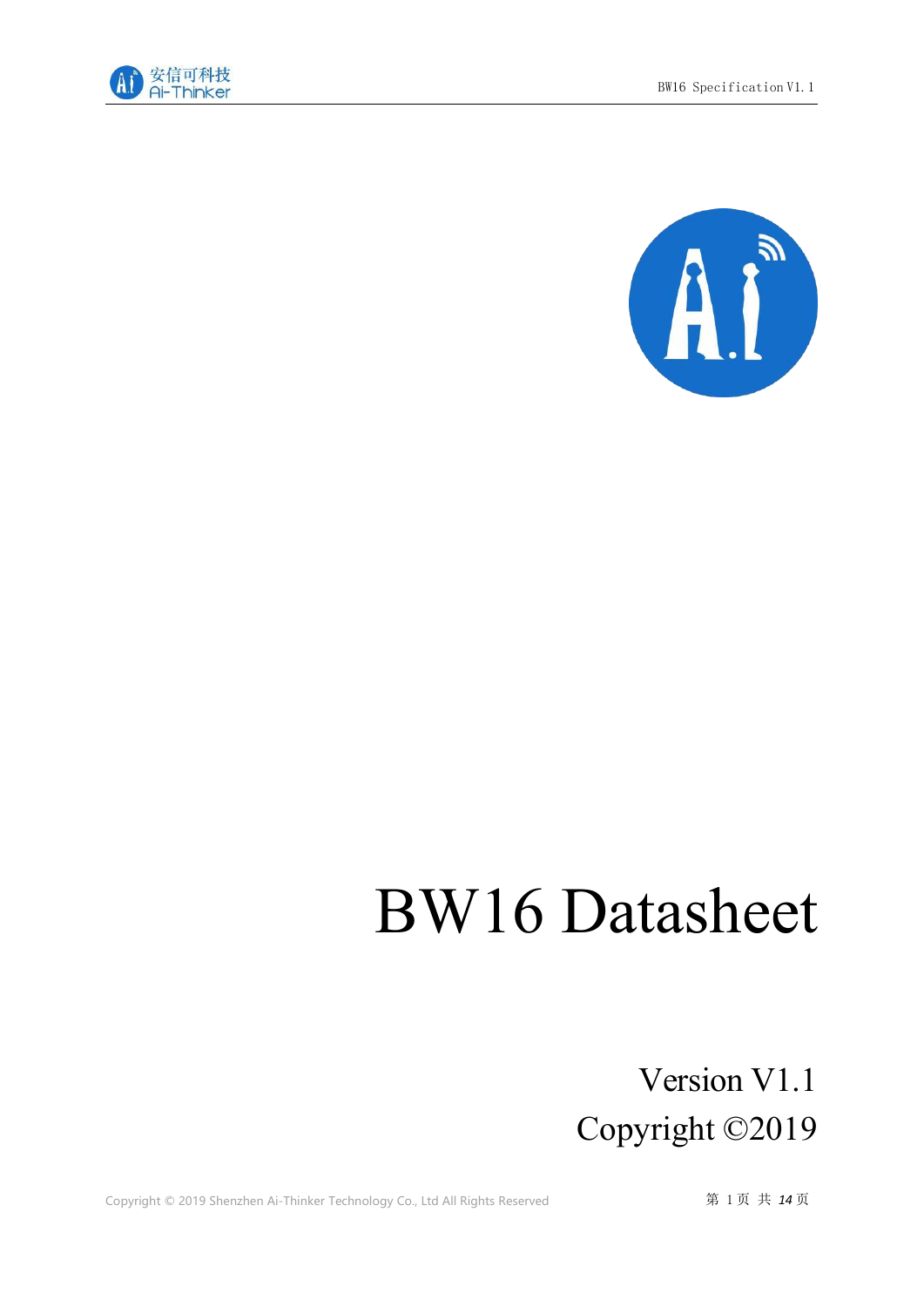

### Disclaimer and copyright notice

The information in this article, including the URL address for reference, is subject to change without prior notice.The Documentation is provided "as is" without any warranty, including any warranties of merchantability, fitness for a particular purpose, or non-infringement, and any warranties mentioned in the proposal, specification or sample. This document is not responsible for any infringement of any patent rights arising out of the use of the information in this document. No license, express or implied, by estoppel or otherwise, is hereby granted.

The test data obtained in this paper are all obtained by Ai-Thinker laboratory, and the actual results may be slightly different.The Wi-Fi alliance membership mark is owned by the WiFi alliance.

All trade mark names, trademarks and registered trademarks mentioned herein are the property of their respective owners and are hereby declared.

The final interpretation right is owned by Shenzhen Ai-Thinker Technology Co., Ltd.

#### Note

The contents of this manual may be changed due to the version upgrade of the product or other reasons. Shenzhen Ai-Thinker Technology Co., Ltd. reserves the right to modify the contents of this manual without any notice. This manual is only used as a guide, and Shenzhen Ai-Thinker Technology Co., Ltd. makes every effort to provide accurate information in this manual, but Shenzhen Ai-Thinker Technology Co., Ltd. does not ensure that the contents of the manual are completely true,, All statements and information in this manual. and the recommendations do not constitute for any warranty, express or implied.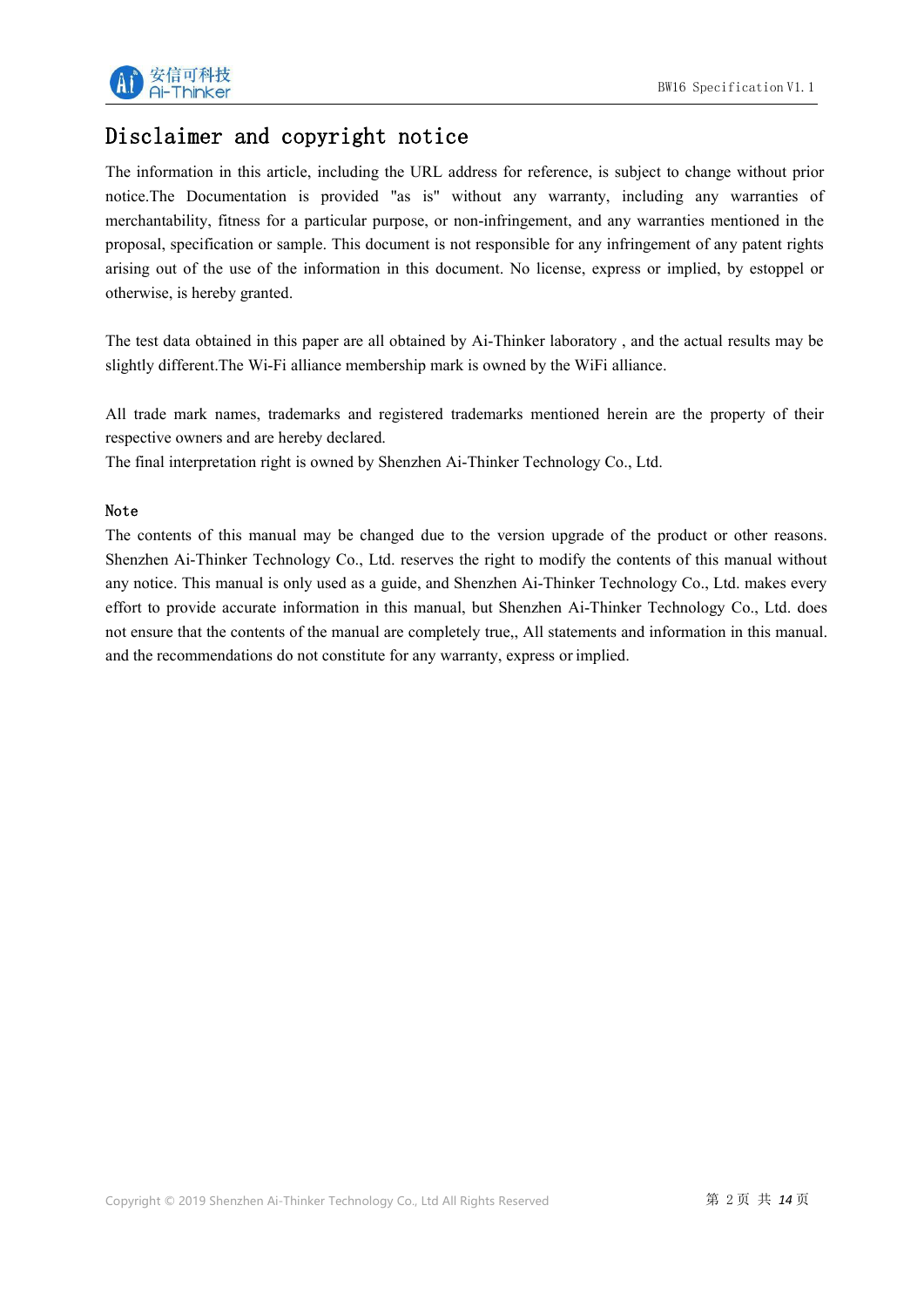



## **Change History of Revision**

| <b>Versio</b>    | <b>Date</b> | <b>Contents of Revision Change</b> | <b>Compilation</b> | <b>Verify</b> |
|------------------|-------------|------------------------------------|--------------------|---------------|
| $\mathsf{n}$     |             |                                    |                    |               |
| V <sub>0.9</sub> | 2019.06.15  | Initial release                    | Yang Xiaofei       | Hong Xu       |
| V1.0             | 2019.10.29  | Updated                            | Xie Yiji           | Hong Xu       |
| V1.1             | 2021.02.05  | <b>Updated flash</b>               | Xie Yiji           | Hong Xu       |
|                  |             |                                    |                    |               |
|                  |             |                                    |                    |               |
|                  |             |                                    |                    |               |
|                  |             |                                    |                    |               |
|                  |             |                                    |                    |               |
|                  |             |                                    |                    |               |
|                  |             |                                    |                    |               |
|                  |             |                                    |                    |               |
|                  |             |                                    |                    |               |
|                  |             |                                    |                    |               |
|                  |             |                                    |                    |               |
|                  |             |                                    |                    |               |
|                  |             |                                    |                    |               |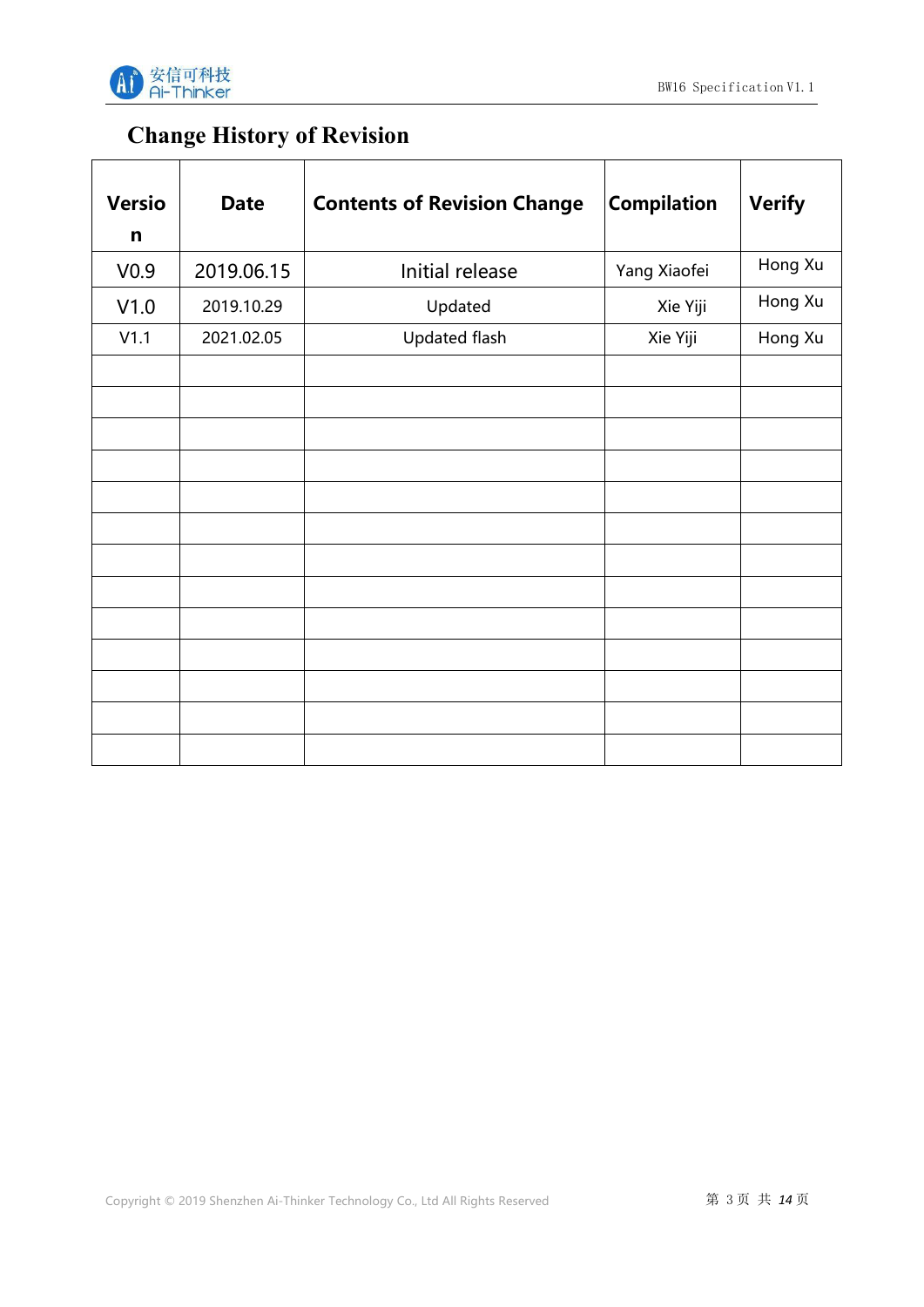

#### 目录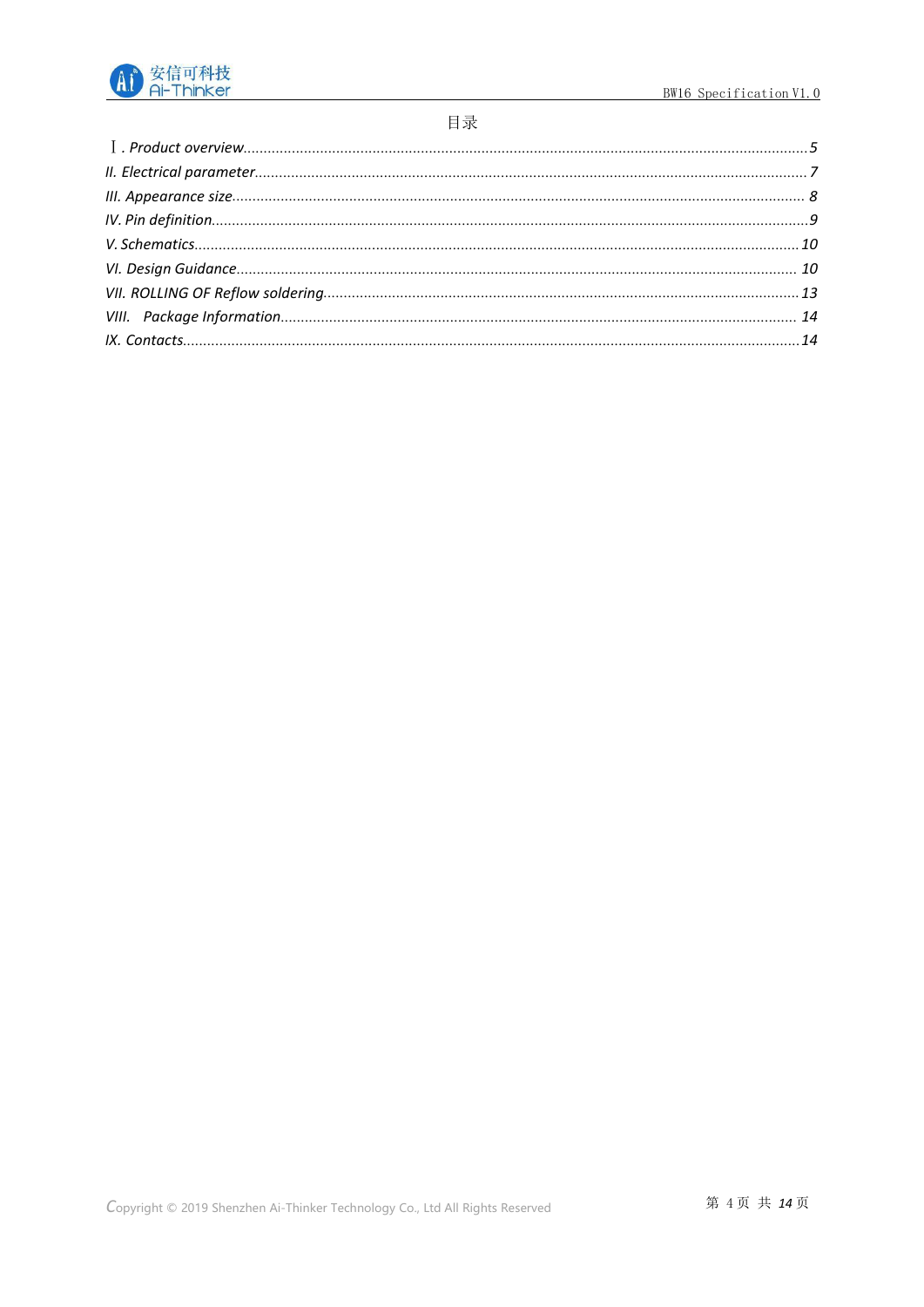

## <span id="page-4-0"></span>Ⅰ*. Product overview*

BW16 is a dual-frequency Wi-Fi Bluetooth SoC module based on RTL8720DN. BW16 supports dual-frequency (2.4ghz or 5ghz) WLAN and low-power Bluetooth 5.0; it integrates ARM V8 (compatible with Cortex-M4F) high-performance MCU,ARM V8M (compatible with Cortex-MO) low-power MCU, WLAN(802.11 a / b / g / n), MAC, Bluetooth baseband and RF baseband) and provides a set of configurable GPIO ports for the control of different peripherals.

BW16 integrates internal memory, supports some simple application development, and realizes complete Wi-Fi and BT 5.0 protocol functions.



#### **Features**

- Support  $802.11a/b/g/n$  1x1, 2.4GHz or 5GHz.
- Support HT20/HT40 mode.
- Support for low power beacon listening mode, low power reception mode and low power pending mode.
- Embedded AES / DES / SHA hardware engine.
- Support TrustZone-M and safed start up.

Copyright © 2019 Shenzhen Ai-Thinker Technology Co., Ltd All Rights Reserved **第 5 页 共** *14* **页**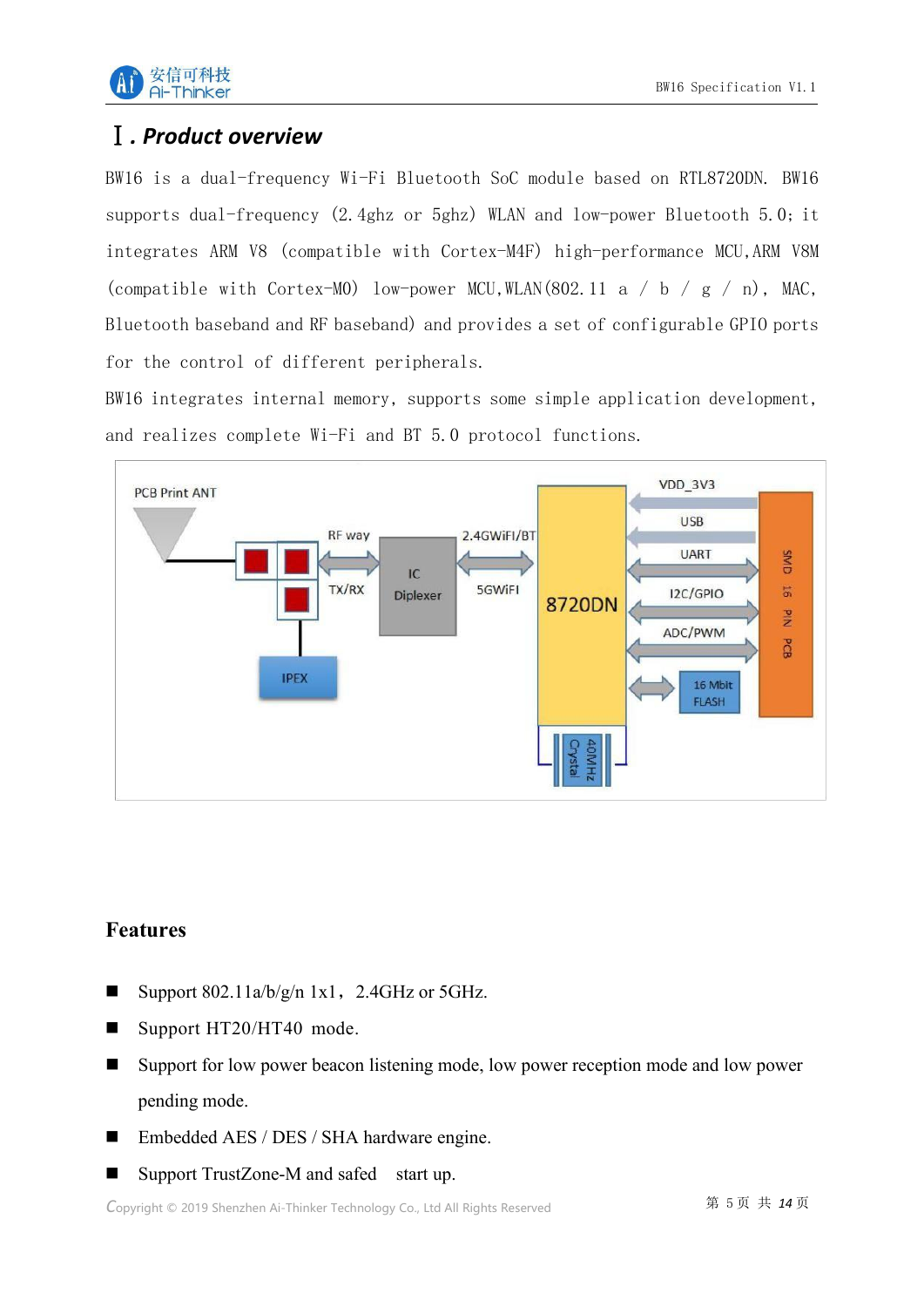

- Support SWD debug port access protection and prohibition mode.
- Support BLE and BT5.0
- Bluetooth supports high power mode  $(7dBm, share the same PA with WiFi)$
- Wi-Fi and BT share the same antenna.
- Support STA/AP/STA+AP operating mode
- Support the Smart Config (APP) /AirKiss(wechat) of Android 、IOS (One-click distribution network
- Support serial port local upgrade and remote firmware upgrade (FOTA)

#### **Parameters**

| Mode1                        | <b>BW16</b>                                            |
|------------------------------|--------------------------------------------------------|
| Package                      | $SMD-16$                                               |
| Size                         | $24*16*3 (\pm 0.2)$ MM                                 |
| Antenna                      | PCB or IPEX antenna                                    |
| Frequency range              | 2400-2483.5MHz or 5180-5825MHz                         |
| Bluetooth                    | BT5.0                                                  |
| Bluetooth<br>frequency range | 2.402GHz $-$ 2.480GHz                                  |
| Operating<br>temperature     | $-20$ °C $\degree$ 70 °C                               |
| Storage<br>Environment       | $-40$ °C $\degree$ 125 °C , < 90%RH                    |
| Power supply                 | Voltage 3.0V $\degree$ 3.6V, Typ: 3.3V, current >450mA |
| Interface                    | UART/GPIO/ADC/PWM/IIC/SPI/SWD                          |
| Certification                | RoHS, FCC, CE, SRRC                                    |
| <b>FLASH</b>                 | Default 16Mbit (Support 16Mbit/32Mbit/64Mibt/128Mbit)  |

#### Figure 1 Main Parameter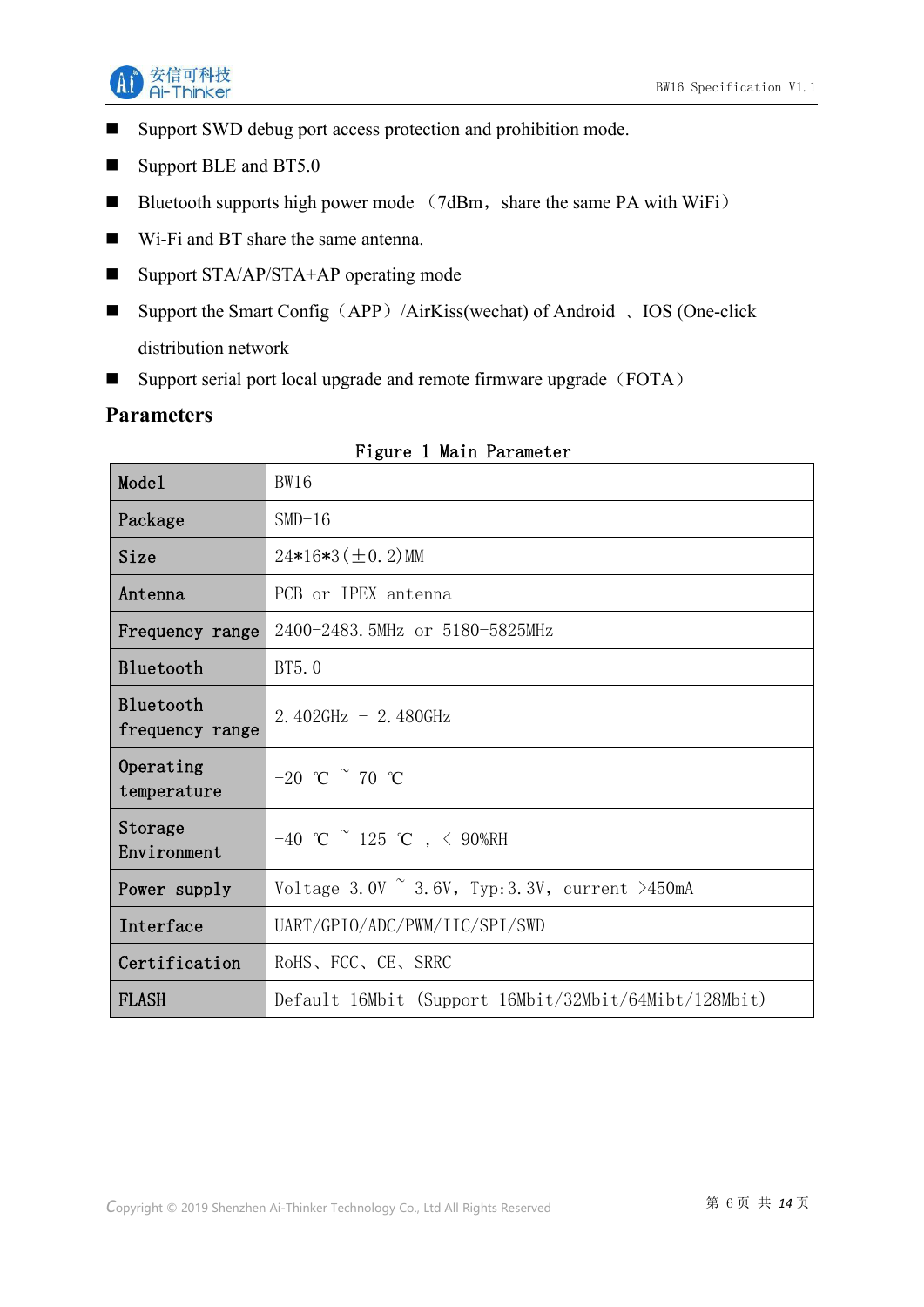

## <span id="page-6-0"></span>*II. Electrical parameter*

#### *Noted*:

BW16 module is an electrostatic sensitive device, which needs special ESD precautions.When usd ESD protective devices should be added. The correct ESD processing and packaging must be adopted in the transportation, operation and use of BW16 modules. Do nottouch the module by hand or weld with a non-antistatic soldering iron to avoid damage to the module.

| Parameter                                                    | Min  | Typ         | Max  | Unit |
|--------------------------------------------------------------|------|-------------|------|------|
| DC 3.3V (with internal regulator and<br>integration CMOS PA) | 3.0  | 3.3         | 3.6  | V    |
| Figure $I/0$ supply voltage                                  | 1.76 | $1, 8-3, 3$ | 3.3  | mA   |
| DC $10_33$ (3.3V I / 0 rated current)                        |      |             | 50   | mA   |
| Electrostatic protection (VESD)                              |      |             | 2000 | V    |

## Radio Performance

| Description               | Typ                      | Unit |  |  |  |
|---------------------------|--------------------------|------|--|--|--|
| Operating frequency       | 2400-2483.5 or 5180-5825 | MHz  |  |  |  |
| Output Power              |                          |      |  |  |  |
| 11a mode, PA output power | $14\pm2$                 | dBm  |  |  |  |
| 11n mode, PA output power | $14\pm2$                 | dBm  |  |  |  |
| 11g mode, PA output power | $15 \pm 2$               | dBm  |  |  |  |
| 11b mode, PA output power | $16 \pm 2$               | dBm  |  |  |  |
| Bluetooth output power    | $7 \pm 2$                | dBm  |  |  |  |
| Sensitivity               |                          |      |  |  |  |
| CCK, 1 Mbps               | $\leq$ =-90              | dBm  |  |  |  |
| CCK, 11 Mbps              | $\leq -85$               | dBm  |  |  |  |
| 6 Mbps $(1/2$ BPSK)       | $\leq -88$               | dBm  |  |  |  |

Copyright © 2019 Shenzhen Ai-Thinker Technology Co., Ltd All Rights Reserved **第 7页 共 14页**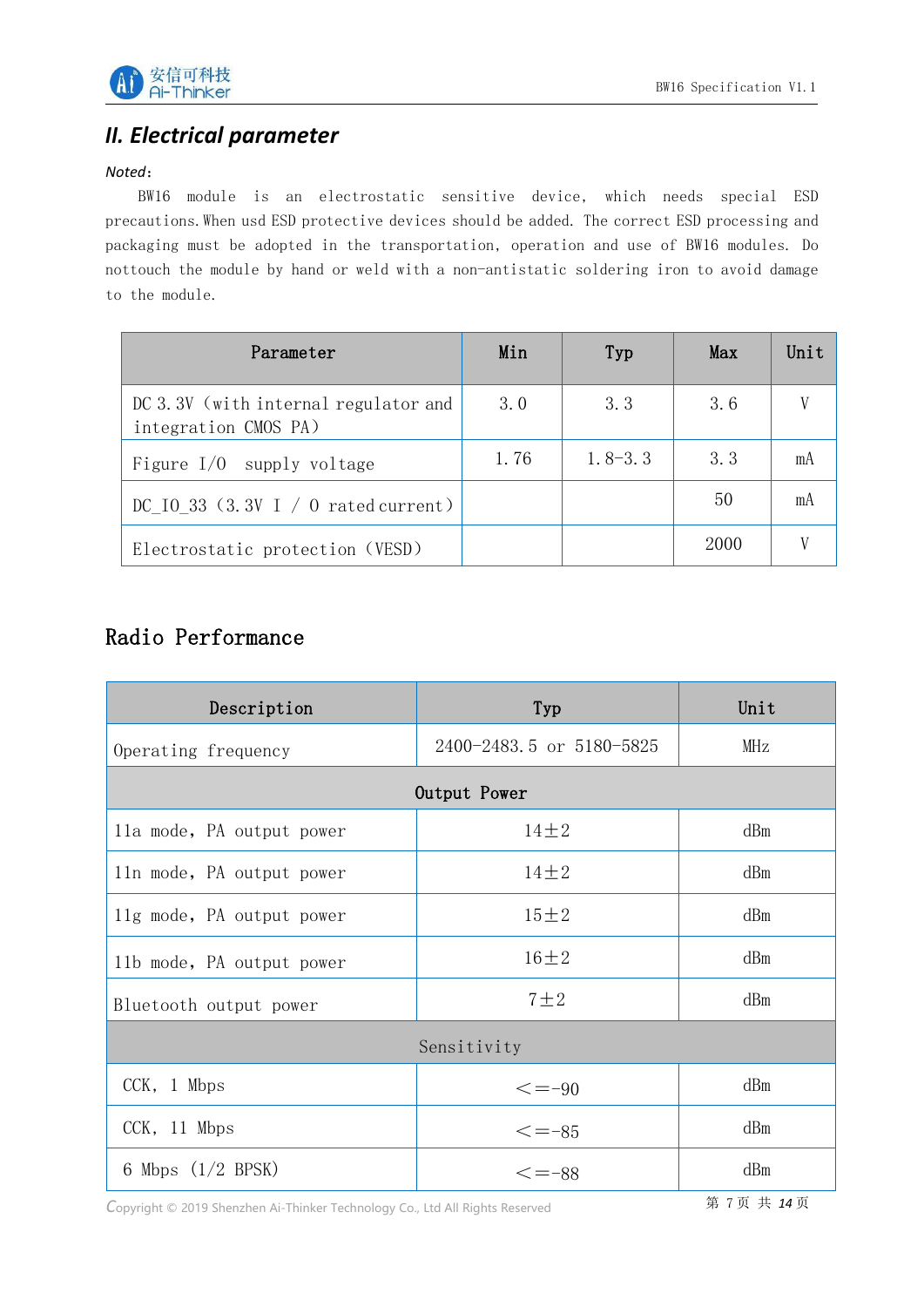

BW16 规格书 V1.0

| 54 Mbps $(3/4 64-QAM)$ | $\leq -70$   | dBm |
|------------------------|--------------|-----|
| HT20 (MCS7)            | $\leq -67$   | dBm |
| Bluetooth Sensitivity  | $\leq$ = -92 | dBm |

## <span id="page-7-0"></span>*III. Appearance size*



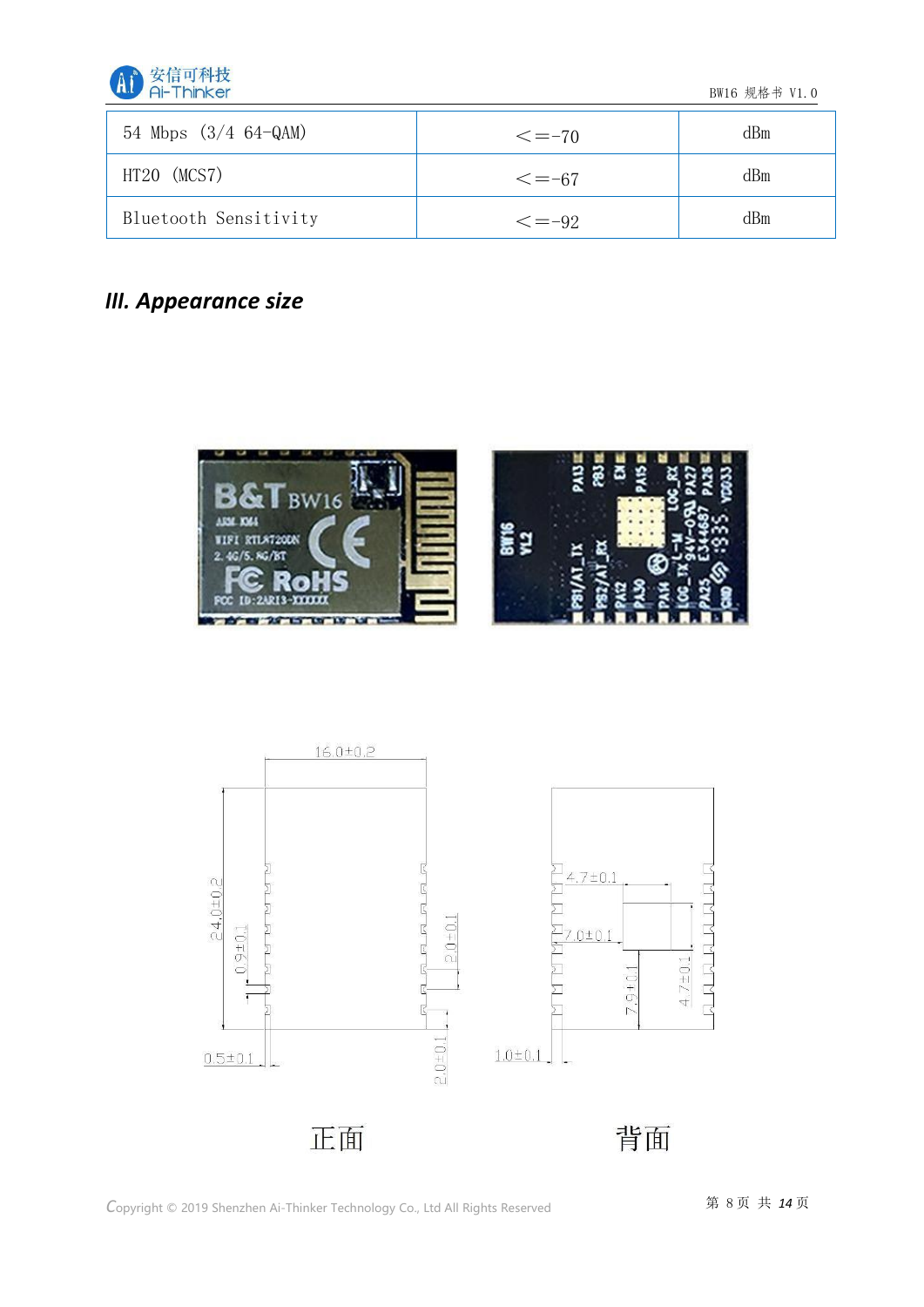

## <span id="page-8-0"></span>*IV. Pin definition*

BW16 has 16 interface, refer to following Pin diagram, table 2.2 is definition of interfaces.



BW16 Pin diagram

|--|

| No.             | Name            | Function                |
|-----------------|-----------------|-------------------------|
| $\mathbf{1}$    | <b>PA13</b>     | LP_PWM1/SPI1_MISO       |
| $\overline{2}$  | PB <sub>3</sub> | ADC/SWD_CLK             |
| 3               | CHIP_EN         | Chip enable port        |
| $\overline{4}$  | PA15            | SPI1_CS                 |
| 5               | PA8             | UART_LOG_RXD            |
| $6\phantom{1}6$ | <b>PA27</b>     | SWD_DATA                |
| $\overline{7}$  | PA26            | LP_I2C_SDA/LP_PWM5      |
| 8               | $VDD_3V3$       | 3.3V (VDD) ; Max: 450mA |
| 9               | <b>GND</b>      | Ground                  |
| 10              | PA25            | LP_I2C_SCL/LP_PWM4      |
| 11              | PA7             | UART_LOG_TXD            |
| 12              | PA14            | SPI1_CLK                |
| 13              | <b>PA30</b>     | $LP_PWM1$               |
| 14              | <b>PA12</b>     | SPI1_MOSI/LP_PWMO       |
| 15              | PB <sub>2</sub> | LP_UART_RXD             |
| 16              | PB1             | LP_UART_TXD             |

Copyright © 2019 Shenzhen Ai-Thinker Technology Co., Ltd All Rights Reserved **第 9页 共 14页**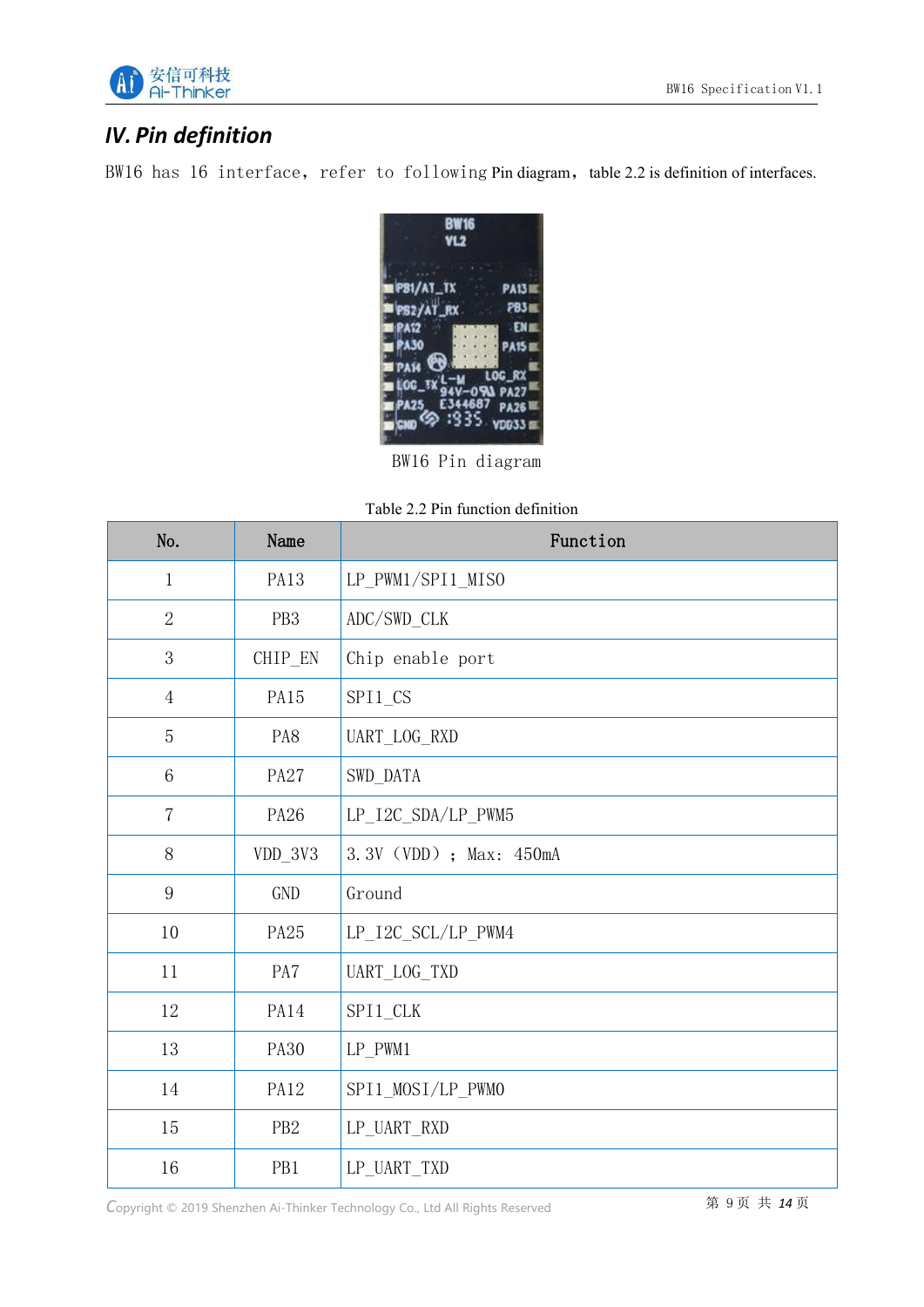

## <span id="page-9-0"></span>*V. Schematics*



### <span id="page-9-1"></span>*VI. Design Guidance*

#### 1、Application Circuit

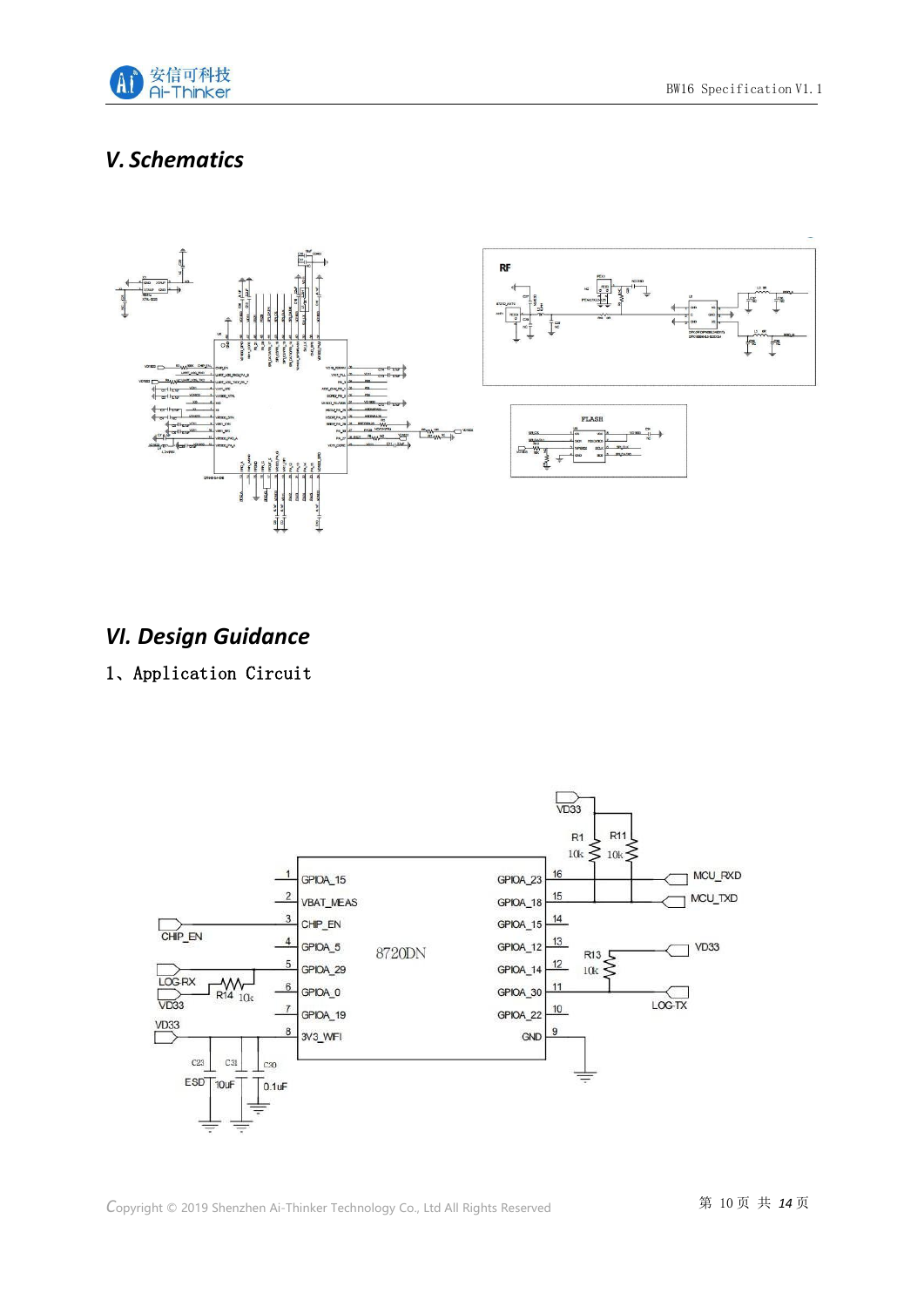

#### 2、Antenna layout requirements

(1) 、Installation position on the main board, advise for following two ways: Option 1: The module is placed on the edge of the main board, and the antenna area is extended out of the edge of the main board.

Option 2: Put the module on the edge of the motherboard, and the edge of the motherboard is hollowed out in the antenna position.

(2) 、In order to meet the performance of the on-board antenna, metal parts are prohibited from being placed around the antenna.



#### 3、Power Supply

(1) 、 Recommended voltage 5V, Peak:Current over 500mA .

(2) 、It is recommended to use the LDO power supply;If DC-DC is used, the ripple is controlled within 30 mV.

(3) 、DC-DC power supply circuit is recommended to reserve the position of the dynamic response capacitor, and the output ripple can be optimized when the load change is large.

(4) 、Proposed addition of ESD Devices to 5V Power supply Interface.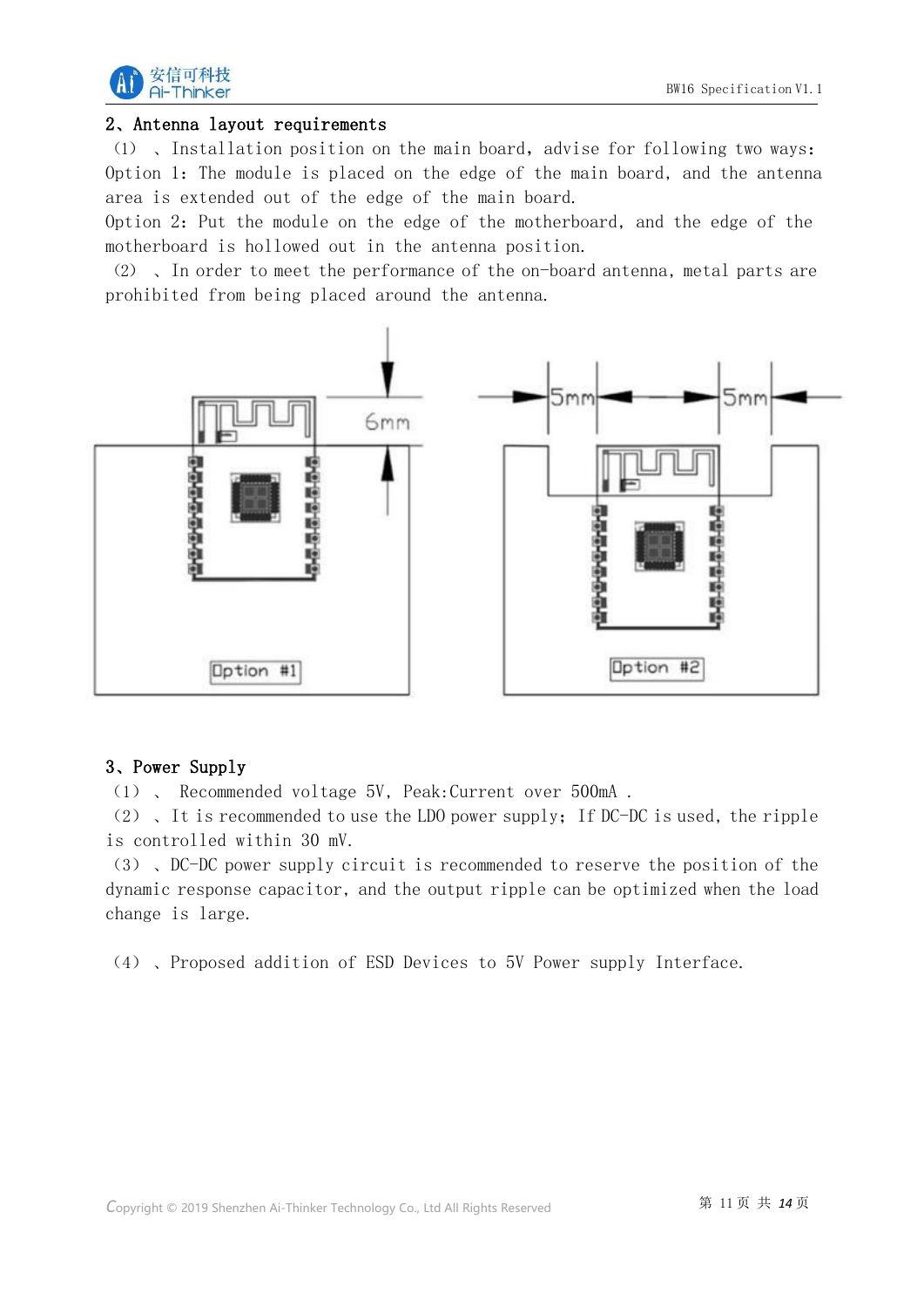



#### 4、GPIO

(1) At the periphery of the module, some GPIO ports are led out, and a resistance of 10-100 ohms can be connected in series on the IO port for use. This suppresses overshoot and is more stable on both sides. Help for both EMI and ESD.

(2) For the up-and-down drawing of the special io-port, reference will be made to the use description of the specification, which will affect the start-up configuration of the module.

(3) The IO port of the module is 3.3 v. If the main control does not match the io-level of the module, it is necessary to increase the level conversion circuit. (4) If the IO interface is directly connected to the peripheral interface, or the pins and other terminals, it is recommended to reserve the ESD device near the terminal at the IO trace.



Level switching circuit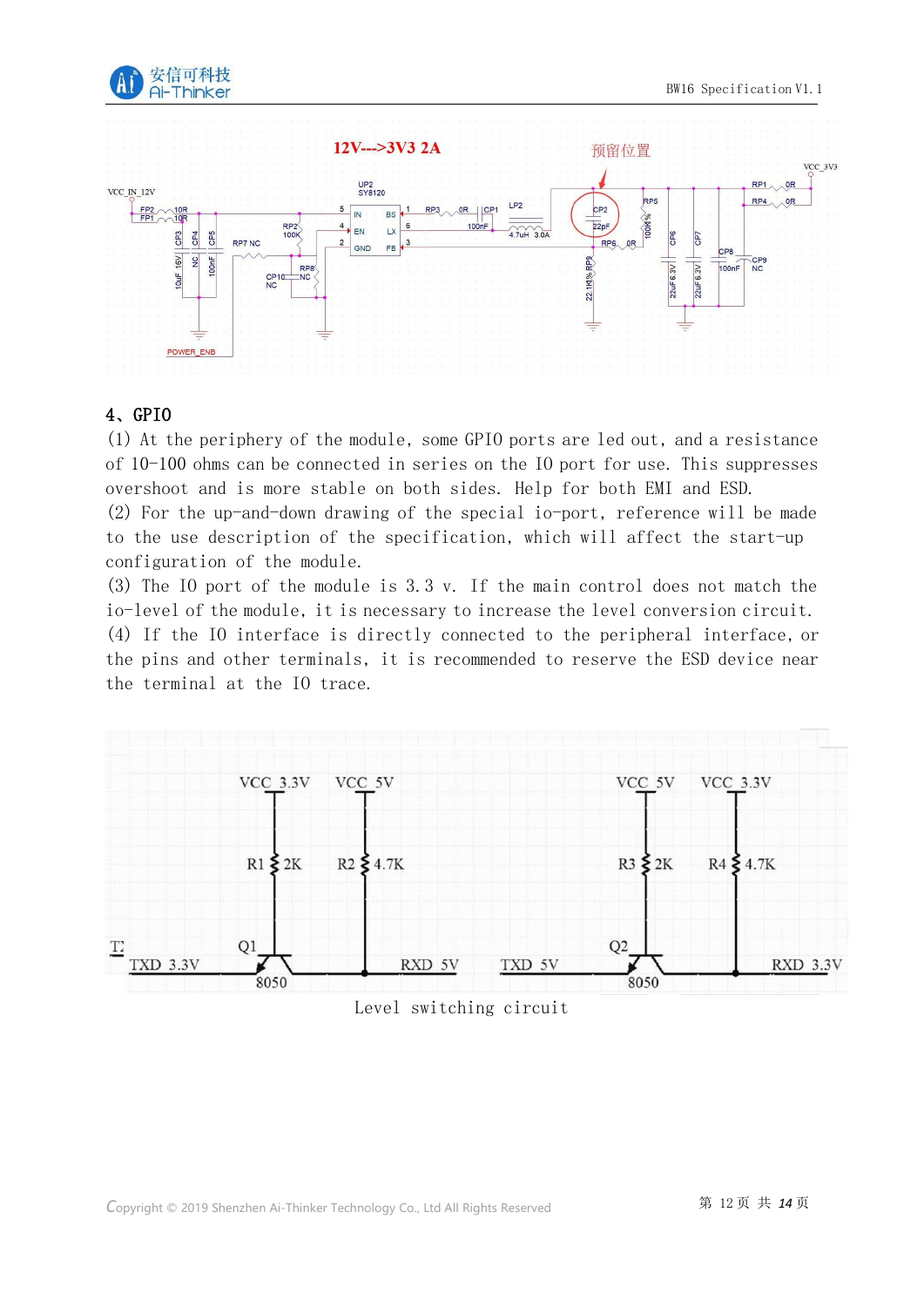

<span id="page-12-0"></span>